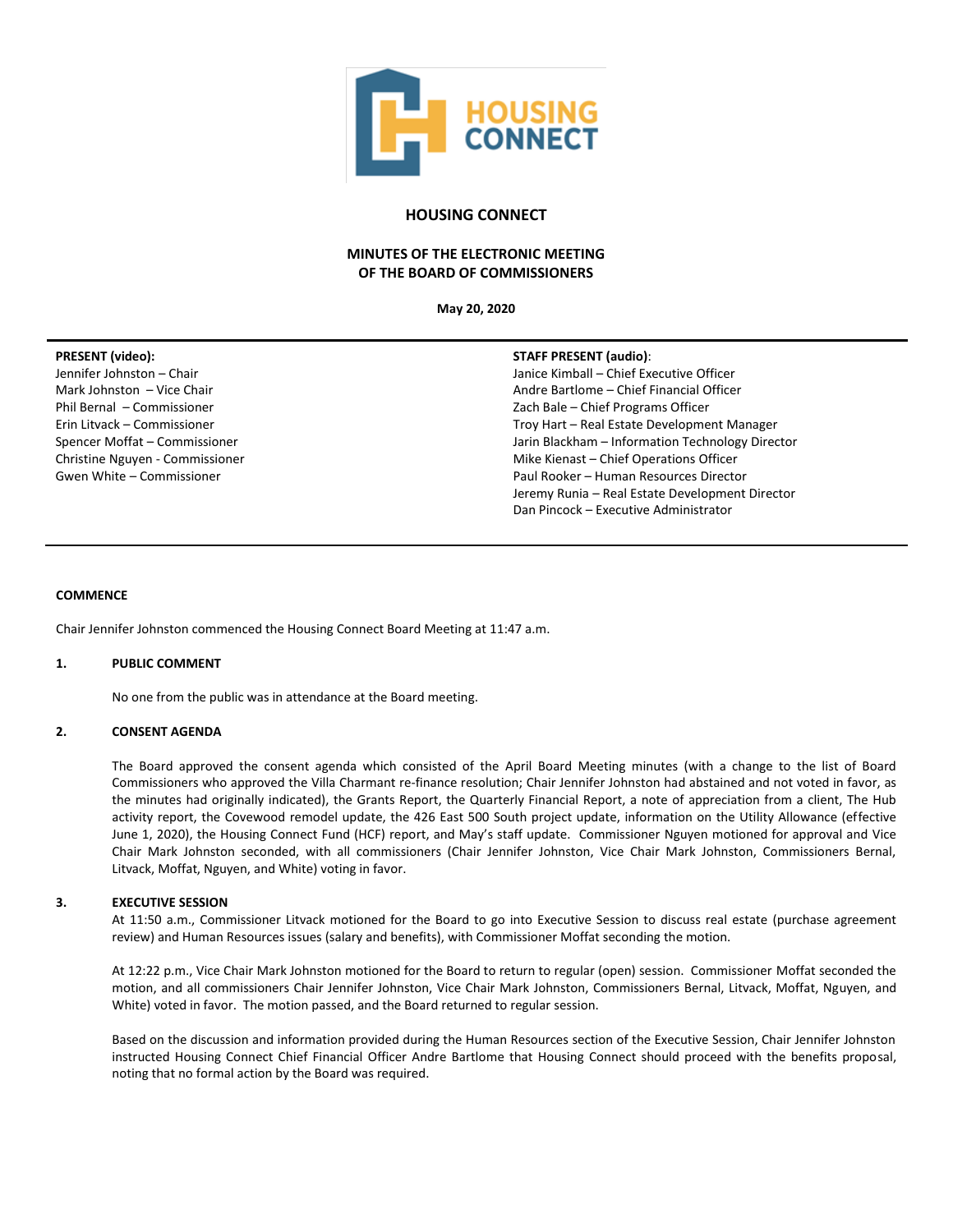## **4. COVID-19 UPDATE**

CEO Janice Kimball gave the Board an update on where things stand with COVID-19 and the agency. She said that the agency, in terms of operations, is proceeding in the same manner as it did in April and still has a large segment of staff working remotely, while others are splitting their work between remote and in-office. None of the property offices or community spaces are open, and Housing Connect is waiting to see how loosening up the restrictions go and will make decisions at that point. One staff member tested positive recently since April's update to the Board, and the agency is following Health Department protocols and guidelines. Housing Connect has had its first client who tested positively, and now there are three families who have the virus.

She then presented information on where the agency has spent money for COVID-19-related expenses and focused the Board's attention around the Paycheck Protection Program (PPP) funding that Housing Connect has received. Specifically, she sought the Board's advice on whether Housing Connect should return all of it, retain some of it, or keep all of it, and there was a discussion around this issue. In the end, it was decided to revisit the issue in June or July as more information is obtained.

## **5. DISPOSITION REPORT**

CEO Janice Kimball corrected some information about the disposition that was in the Board book, informing the Board that the number of disposed units is currently at 98 (and not all of the 127 units which have been identified for the disposition). Housing Connect has closed with Utah Housing Corporation (UHC) and West Valley City, as well as the first tranche of properties which has been sold to Community Development Corporation of Utah (CDCU) for a total, to date, of \$9 million. The agency is anticipating a total amount of \$16 million for the sale of the disposition and has proposed to HUD the following breakdown: for RAD transition: \$6.4 million; for new development: \$8.6 million; and for Resident Services: \$2.5 million.

As a starting point for new development, she asked the Board for feedback on using \$5 million of proceeds. There were questions and discussions around a number of topics, including the size of properties/units; establishing criteria; looking for properties which are close to transportation (given the number of clients who rely on that); presentations to jurisdictions about investing in affordable housing; mix of housing; consideration of single resident opportunities (SROs); the possibility of purchasing hotels which may go for sale; leveraging; and applying State and County funding (depending on who is being served). Chair Jennifer Johnston remarked that the Board is looking forward to what management finds.

## **6. ACTION ITEMS**

The Board moved to the Action Items section of the meeting.

## **Approval of Calendar-Year Audits**

Commissioner Litvack motioned to approve the calendar-year audits, with Vice Chair Mark Johnston seconding. All commissioners (Chair Jennifer Johnston, Vice Chair Mark Johnston, Commissioners Bernal, Litvack, Moffat, Nguyen, and White) voted in favor, and the calendar-year audits were approved. There were no findings, and the audits were clean.

## **Resolutions #1004 – High Rise Architectural and Engineering Services Contract**

Vice Chair Mark Johnston made a motion to approve the resolution for the Housing Connect version of the High Rise architectural and engineering services contract (which is being awarded to ej architectural, llp). Commissioner White seconded the motion, and all commissioners (Chair Jennifer Johnston, Vice Chair Mark Johnston, Commissioners Bernal, Litvack, Moffat, Nguyen, and White) voted affirmatively. Resolution #1004 (for the High Rise Architectural and Engineering Services contract) was approved.

## **Resolution #1005 – HUD COVID-19 waivers requested and implemented**

Housing Connect CEO Janice Kimball explained that this action is a follow-up to the discussion at the April Housing Connect Board Meeting. HUD has given housing authorities some waivers to use in order to function in the current environment, and the agency is now bringing forward a list of waivers that it will be implementing. She added the most of the waivers are to make accommodations for people who need to get income verification, but they also give Housing Connect the ability to do some things remotely, as well as allowing the agency some delays in some of the things it does. She also informed the Board that, while Housing Connect submitted its Annual Public Housing Agency (PHA) Plan to HUD on time, since HUD has did not approve it yet, she has asked them for an extension, as there are some items with the development of the High Rise, the agency's preferences, and possibly some waivers which management may want to incorporate into the Plan. The Plan will be re-submitted in August, and the commissioners will need to approve it again. Commissioner Nguyen motioned to approve the COVID-19 waivers, and Commissioner Moffat seconded the motion. All commissioners (Chair Jennifer Johnston, Vice Chair Mark Johnston, Commissioners Bernal, Litvack, Moffat, Nguyen, and White) voted in favor of the motion, and Resolution #1005 (for HUD COVID-19 waivers requested and implemented) was approved.